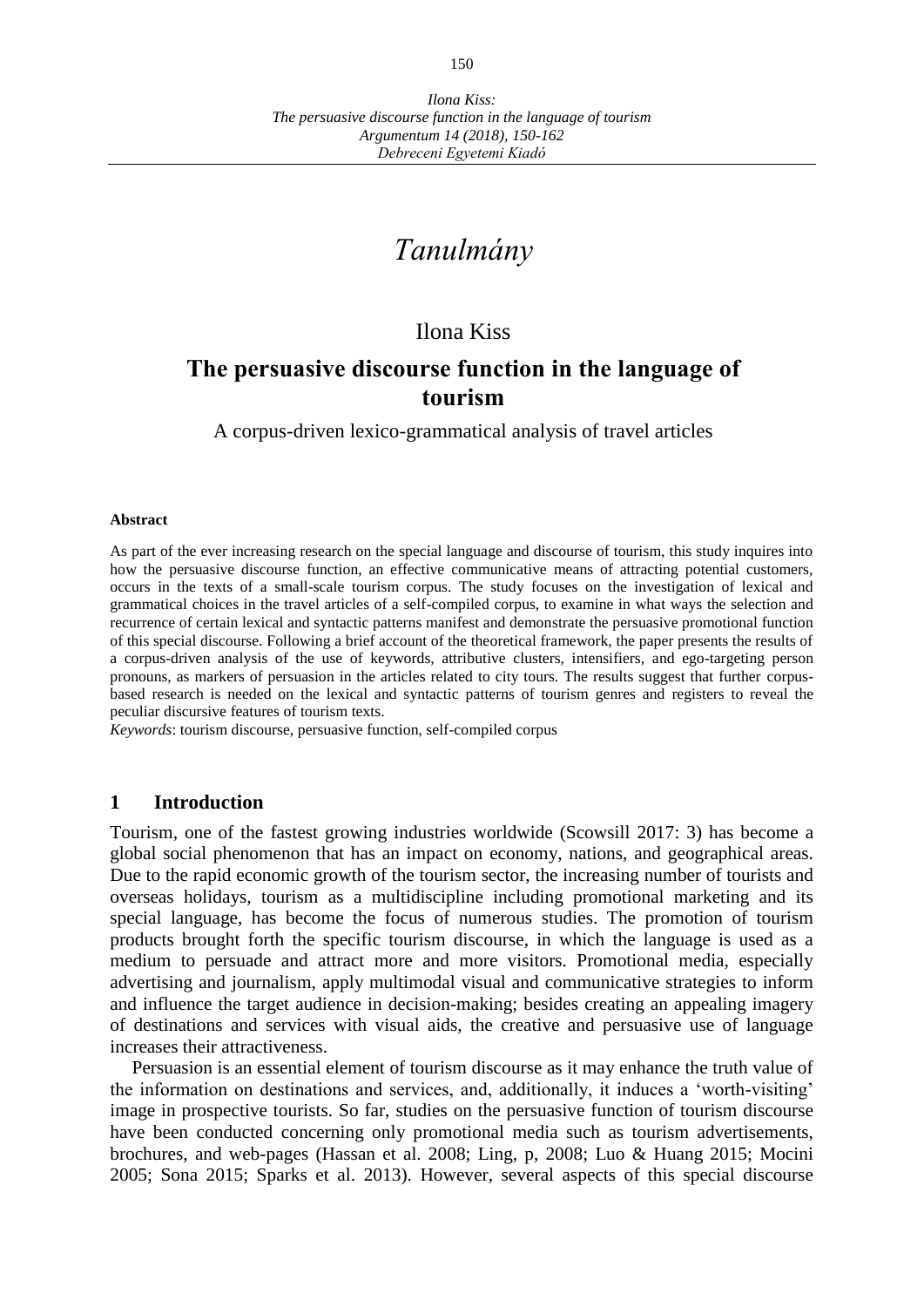remain unexplored, especially in terms of the persuasive style of travel articles and the application of persuasive discursive techniques including linguistic devices, particularly metaphors and similes, as a means of promotion in travel journalism.

Corpus-driven research on the language and discourse of tourism is based mainly on selfcompiled corpora, as large-scale tourism corpora are publicly not available. This empirical study intends to add some specific details to the line of corpus-based research on the persuasive discourse function of tourism language from a different perspective, investigating in what ways persuasiveness is reflected in the choices of lexical and syntactic structures in the specific register of travel articles.

#### **2 Language of tourism as a special discourse**

Since promotional media with the creative, descriptive, and persuasive use of tourism language evokes the imagery and fascination of travel to affect potential clients' decisions on holiday-making, this special language reflects the commercial, marketing aspect of the genre. The language of tourism depicts the tourist destinations and services in persuasive, encouraging and alluring manner, and makes them visual with dynamic images and vivid colours (Francesconi 2014). Hence, the texts of brochures, travel articles, and advertisements are crammed with descriptive and evaluative adjectives, superlatives and intensifiers to influence and even manipulate the attitude and behaviour of prospective tourists.

Tourism genres make great use of comparisons, metaphors and similes, keywords and keying, languaging, that is, impressive use of foreign words, and omission (Dann 1996: 37- 39). Comparisons with familiar places and experiences make the tourists more acquainted with novelty, the use of keywords aims to boost the imagination of tourists, and real or invented foreign words induce the feeling of inferiority in the tourists who depend on the guiding of the message (Nigro 2006: 188). However, the language of tourism is not a wellestablished linguistic domain as it is a combination of different disciplines and technical fields such arts, history, geography, transportation or marketing (Calvi 2005: 43 quoted in Nigro 2006: 188-189).

Discourse, a term that applies to both written and spoken language, according to Stubbs's (1983: 1) widely known definition is the language 'above the sentence or above the clause'. Opposed to this view, Sharma (2010) regards discourse as any series of speech events or any combination of sentences both above and below the sentence level, wherein successive sentences, phrases, or utterances hang together. The specific tourism discourse is explained by Gotti (2003: 24) as "the specialist use of the language in contexts which are typical of a specialized community stretching across the academic, the professional, and the occupational areas of knowledge and practice". The promotional and marketing aspects of tourism are reflected in Dann's (1996: 2) interpretation of this special discourse; "tourism … has a discourse of its own. …the language of tourism attempts to persuade, lure, woo and seduce millions of human beings and, in doing so, convert them from potential into actual clients". In the discourse of tourism language use is part of a social discursive practice, beyond the literal meaning tourists infer and grasp the intended convincing and influential meaning as well.

The special discourse of tourism has been investigated from different perspectives of applied linguistics including sociolinguistic, linguistic, cultural, pragmatic, discourse, semantic, and corpus-based aspects (Alcantar 2007, 2010; Capelli 2006; Castello 2002, 2013; Francesconi 2012, 2014; Gandin 2014; Gotti 2006, 2011; Jaworsky & Thurlow 2010;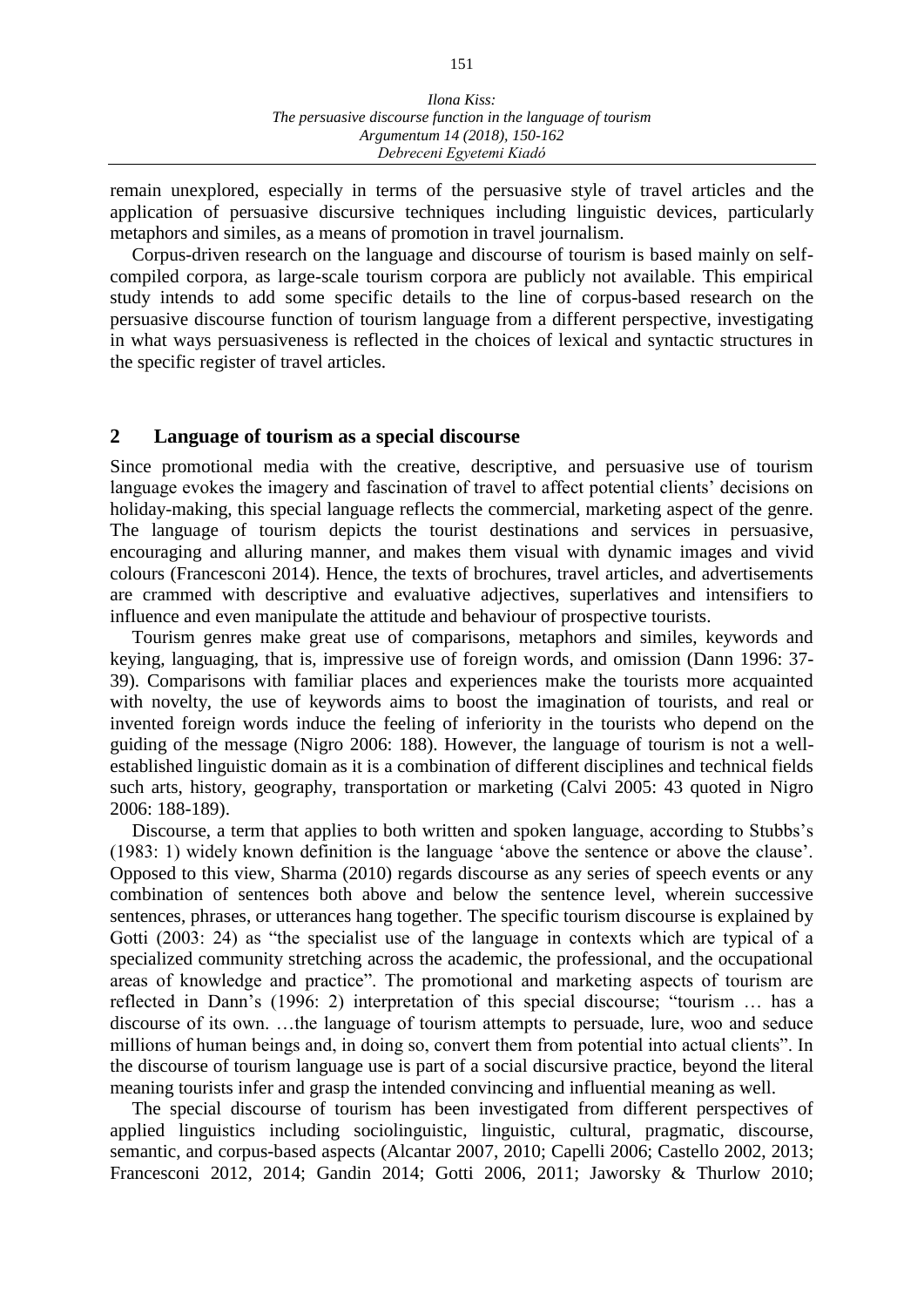#### *Ilona Kiss: The persuasive discourse function in the language of tourism Argumentum 14 (2018), 150-162 Debreceni Egyetemi Kiadó*

Jaworsky et al. 2014; Lam 2004; Maci 2012; Tognini-Bonelli & Manca 2002). Castello (2002) and Lam (2004) are considered the initiators of corpus-based tourism text analyses; since the compilation of their large-scale corpora and milestone studies remarkable undertakings have been carried out in corpus-driven tourism language research (Chujo et al. 2006; Kang 2011; Nigro 2006). Gotti (2006) emphasized the importance of pragmatic communicative function in determining a tourism text's genre, whereas Gandin (2014) examined whether loan words and expressions can be considered pragmatic markers of social attitude in this special discourse. Francesconi (2014) searched for the means of integrating applied linguistics with multimodal discourse analysis, shifting the textual approach of tourism discourse to semiotic perspective.

Investigations of the lexical and discourse features of tourism language have been increasingly in the focus of studies in the past two decades (Dann 1996; Gotti 2006; Lam 2004; Maci 2010, 2012; Nigro 2006). Dann (1996) worked on the identification of different registers in tourism language corresponding to different specific sub-fields that are characterised by peculiar features and lexis *e.g*. religious or congress tourism. Grounded on Dann's (1996) work Luo and Huang (2015), as well as Nigro (2006) carried out research on the special terminology and discourse of guidebooks, whereas Rosypalova (2012) conducted a corpus-based analysis on the written and spoken discourse of tour guides.

#### **3 The communicative and persuasive functions in tourism discourse**

In Nigro's view (2006: 189) the language of tourism fulfils three communicative functions; *vocative* (promotional), *expressive* and *referential*. The main *vocative function* of promotional materials such as brochures, leaflets, and advertisements is to attract the attention of potential customers, whereas travelogues and tourism journals have a predominant *expressive function* as they focus on individual tourists' accounts of travel experiences. The *descriptive referential function* is predominant in guidebooks or descriptive panels of museums that present tourist attractions with technical terms and provide objective information. However, as Nigro (2006: 189) points out, there is no clear-cut distinction of linguistic functions in tourism texts as they generally appear simultaneously.

Persuasiveness is a crucial element of the vocative and expressive communicative functions in promotional materials and travel journalism, as the alluring, personalised, and detailed descriptions of the destinations make the information credible for potential clients. Besides attracting the hope-for tourists' attention, the application of persuasive discourse techniques helps them to refine their image towards the destination by highlighting its specialities, introducing favourable details, and offering incentives (Luo & Huang 2015: 8). An important and unique persuasive device of tourism discourse is tautology (Dann 1996: 66), that is, tourists take the content of tourism texts for granted, and, information that sounds plausible has a positive impact on consumers' beliefs and decisions.

Tautology is a controversial issue in travel journalism. Opposed to the most important textual feature of journalism, wherein the content counts as true, travel articles are inherently biased and may contain fictional elements as well that calls for further evidence to support the pausibility of the information. In addition, travel journalism is increasingly conducted online by travel journalists and freelancers who are not experts in the field, which definitely has a negative impact on the content of the articles (Hanus & Fürsich: 7-8). To compensate for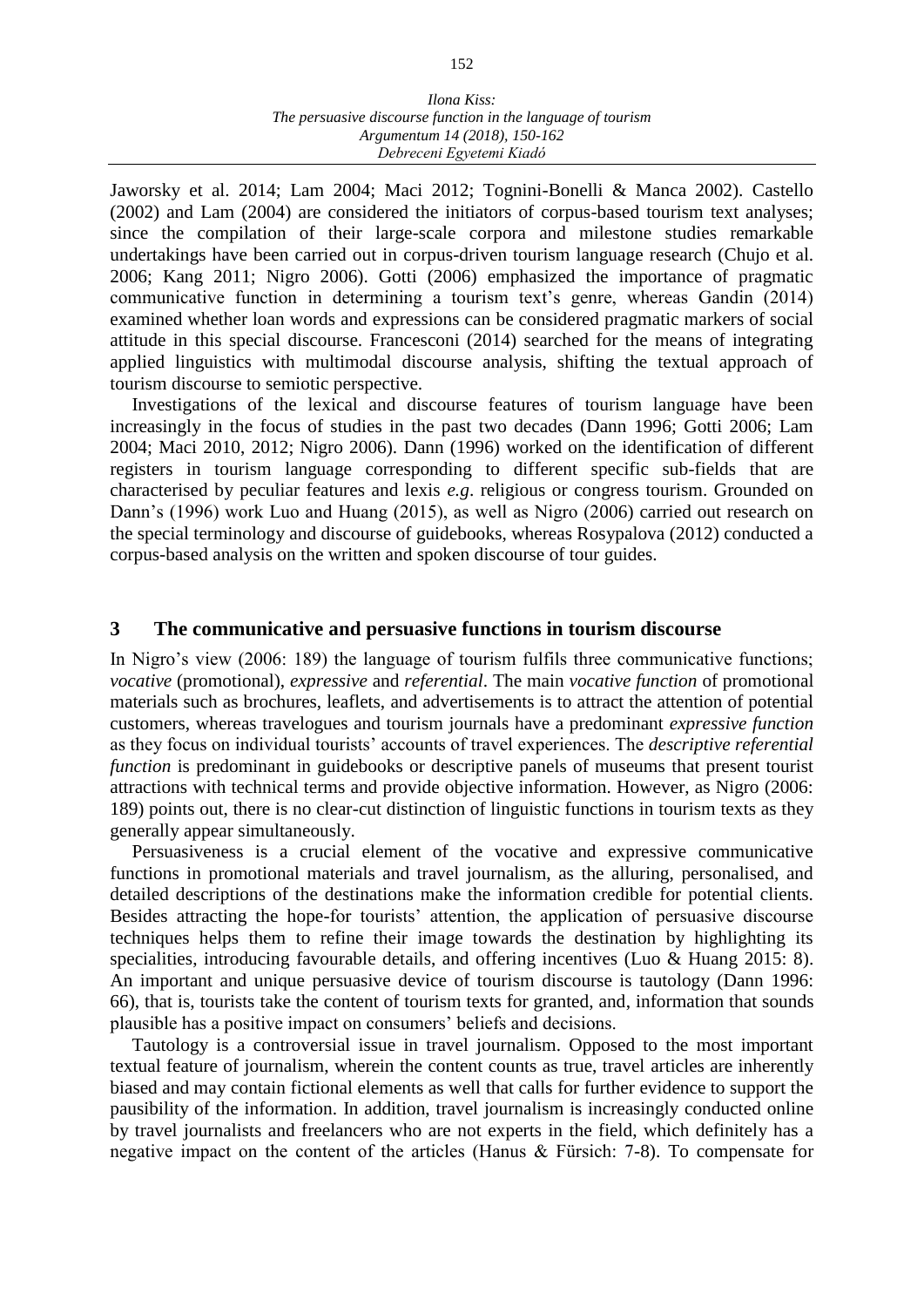these deficiencies in the credibility and trustworthiness of the content, the use of persuasive discursive devices is central in travel journalism.

The study investigates different means and techniques of persuasion in travel articles; it explores in what ways keywords and lexico-grammatical patterns such as attributive clusters, intensifiers, adverbials and person pronouns occur as persuasive devices to increase plausibility and trustworthiness in the specific register of travel journalism.

#### **4 Research questions**

Adopting Halliday's (1991: 32) integrating approach of lexico-grammar that argues that lexis and grammar are interdependent and form a continuity of the same linguistic phenomenon in naturally occurring texts or discourse, the research focused on the following questions:

- 1. What lexico-grammatical persuasive discursive tools can be detected in a corpus comprising a scant amount of running words?
- 2. In what ways is the persuasive discourse function of tourism texts manifested in the lexical choices of the articles?
- 3. In what ways do grammatical choices enhance persuasiveness in tourism texts?

As lexico-grammatical patterns can be regarded as fundamental units in text analysis, and lexicogrammar perceived as system of choices in the creation of meaning that corresponds to a specific register or discourse function, the exploration and identification of the persuasive discourse function in certain syntactic structures seemed to be the most intricate and perplexing. Since word selection in tourism texts highly depends on the communicative goal that they intend to achieve, the lexical analysis of the texts cannot be separated from syntactic patterns that help convey the intention to persuade, beyond the literal meaning. As the lexicogrammatical choices hinge on and intertwine with the intended communicative goals, the lexical and grammatical aspects cannot be examined separately, however, the analysis is organised and moves along the continuum of lexis, syntax, and discourse.

### **5 Corpus compilation and data analysis**

Following Dann's (1996) concept that different registers of tourism language are representative of different domains in the tourism industry, I compiled a corpus of travel articles comprising 30,846 running words on the topic of 'city tours'. The articles and relevant parts of articles were selected from a free website that has altered its content, *Articlecity*, http://www.articlecity.com/search.shtml. The texts had to be cleaned from the disturbing 'noise', I removed the unwanted advertisements and contact details. The corpus, dubbed '*City tours*', is available online at http://bit.ly/GH6VnA.

Data processing was administered with Anthony's versatile freeware, *AntConc3.2.4.w*, and Cobb's *Compleat Lexical Tutor* (CLT). First, I generated frequency and keyword lists, then investigated the occurrence of attributes including superlative forms with a wildcard (\*). I also looked at frequent attribute-noun clusters including adjectival sequences and comparisons, applying mainly the *Concordance* and *Clusters* functions, and relying on mutual information (MI) scores. Afterwards, I examined the persuasive role of intensifiers and the epistemic adverbial 'certainly', as the adverbial hints at the stance of travel journalists who intend to convince the readers to accept their statements as credible. The next step was the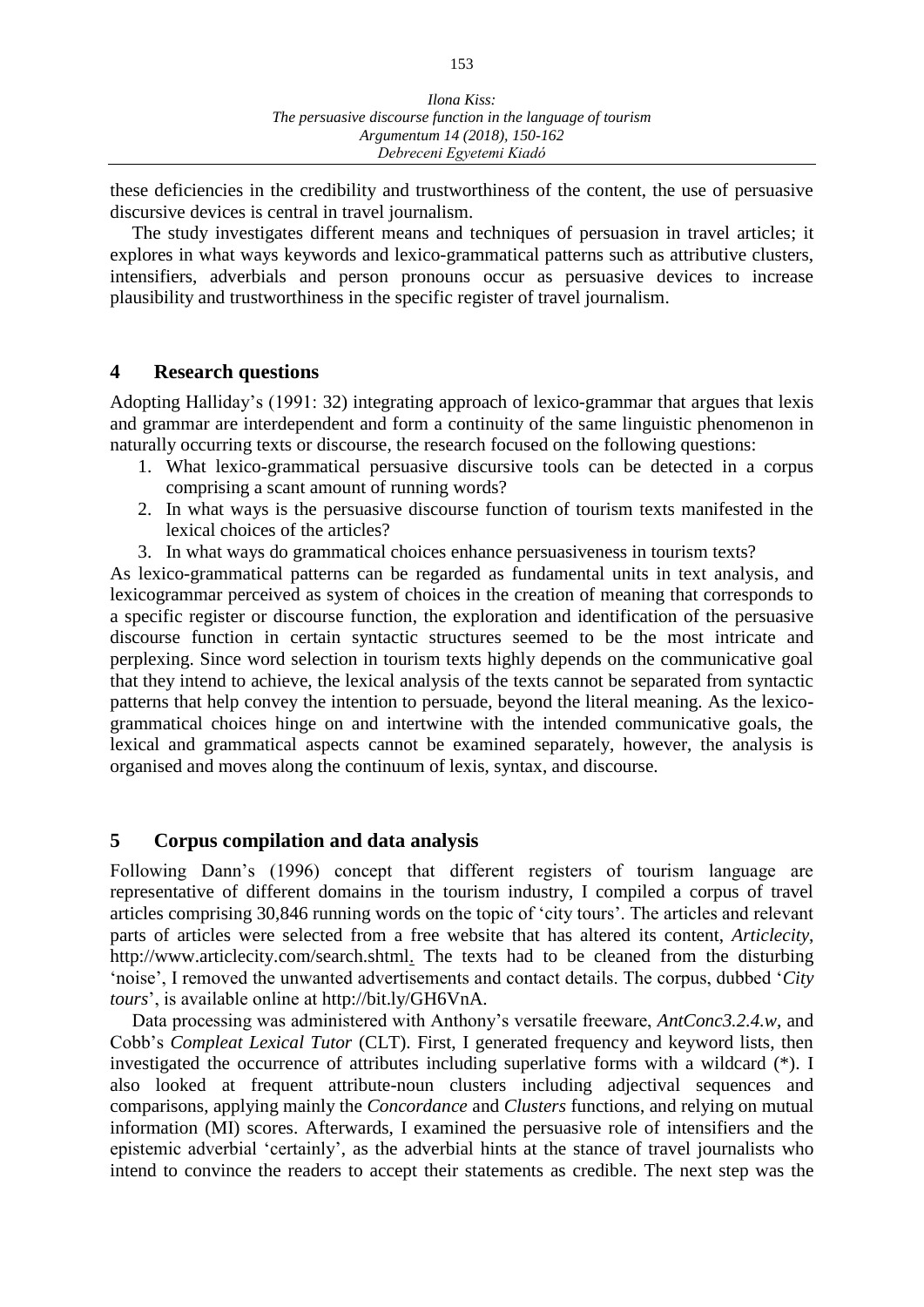investigation of the ego-targeting use of first person pronouns 'I' and 'we', since their keyness and frequency are significant markers of persuasive self-focused language use. Finally, I looked into the occurrence of the personal pronoun 'you' that addresses would-be travellers as unique and extraordinary, functioning as an implied persuasive device.

### **6 Results and discussion**

### *6.1 Frequency*

The lexis of the articles demonstrates a distinctive feature of tourism discourse, the most frequent words and keywords tend to have positive connotation; they convey the implicit message to the readers that they would spend memorable days at the destination**,** abounding in thrilling experiences. Frequently occurring words evoking positive associations are effective means of persuasion as they boost the imagination of tourists, meeting their expectations and desire to escape from everyday life by creating the image of a pleasant experience. The most frequent common nouns, adjectives, and main verbs can be seen in *Table 1*.

| Common noun  | FQ  | Adjective | FQ | Main verb | FQ |
|--------------|-----|-----------|----|-----------|----|
| city/cities  | 469 | beautiful | 74 | offer/s   | 84 |
| tour/s       | 467 | great     | 56 | see       | 83 |
| world        | 87  | new       | 46 | visit     | 81 |
| history      | 70  | popular   | 45 | enjoy     | 60 |
| place        | 68  | famous    | 42 | like      | 54 |
| travel       | 66  | old       | 32 | said      | 51 |
| day          | 58  | wonderful | 30 | get       | 50 |
| attraction/s | 57  | historic  | 31 | take      | 46 |
| time         | 52  | unique    | 26 | explore   | 41 |
| people       | 46  | top       | 28 | make      | 36 |
|              |     |           |    |           |    |

*Table 1. Frequency (FQ) lists of common nouns, adjectives and main verbs*

Besides the thought-provoking nouns, positive meaning can be associated to all the adjectives, in addition, *unique* and *top* refer to the exceptional and superb qualities of tourist attractions. The most frequent verb, *offer*, is a hidden reference to influence tourists to take part in sightseeing tours, and other frequent verbs like *see*, *visit, enjoy* and *explore* also encourage them not to miss this pleasurable and attractive experience.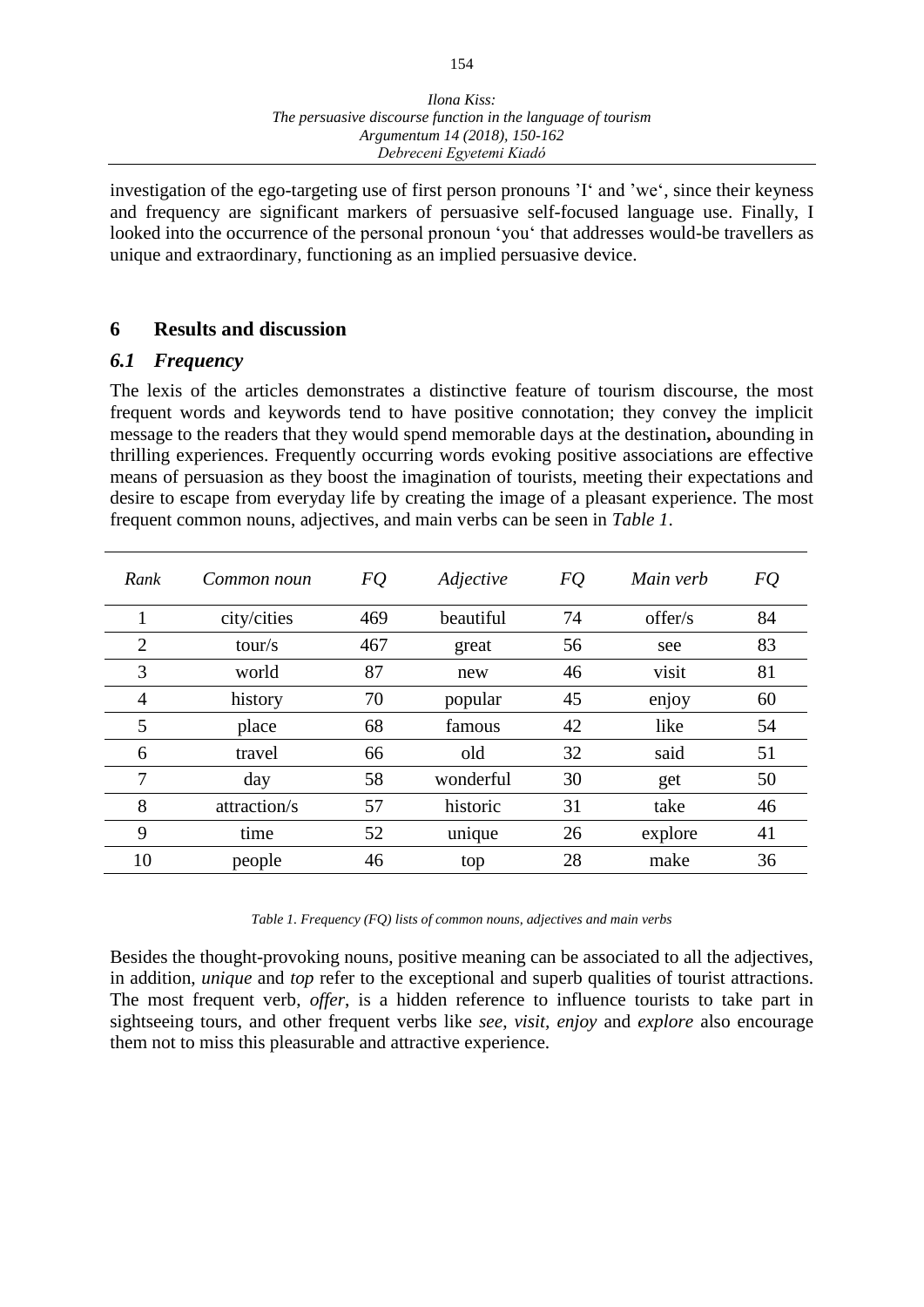### *6.2 Keywords and keying*

Keywords are "indicators of texts or domain specific terms" (Bowker & Pearson 2002: 149), and, with their repetitiveness and salience, they are effective means of drawing people's attention in tourism texts. Keyness, a quality of words or lexical chunks, is text-dependent; keyness suggests that 'the wordings are prominent in some way' in that particular text (Scott 2010: 44). The prominence and outstandingness of keywords in tourism texts lead to a general perception of the content, it may help perceive the style and create an imagery of the journey.

To generate a keyword list the CLT's keyword function was used as it determines keyness related to a larger reference corpus, the British National Corpus (BNC). As *Table 2* demonstrates the keywords are far more frequent in this small specialised corpus than in a large-scale reference corpus.

| Key nouns       |        | Key adjectives  | Key main verbs  |          |        |
|-----------------|--------|-----------------|-----------------|----------|--------|
| (Corpus vs BNC) |        | (Corpus vs BNC) | (Corpus vs BNC) |          |        |
| sightseeing     | 970.00 | panoramic       | 291.00          | explore  | 110.50 |
| tourism         | 776.00 | trendy          | 162.00          | attract  | 75.33  |
| tours           | 637.00 | breathtaking    | 151.00          | unveil   | 65.00  |
| options         | 421.00 | culinary        | 129.00          | aquaints | 65.00  |
| website         | 291.00 | cosy            | 129.00          | said     | 65.00  |
| locals          | 259.00 | frugal          | 129.00          | opined   | 65.00  |
| travel          | 259.00 | bustling        | 129.00          | teaches  | 65.00  |
| artwork         | 226.00 | cobbled         | 97.00           | knew     | 65.00  |
| attractions     | 204.89 | cheapest        | 97.00           | dedicate | 65.00  |
| basilica        | 194.00 | affordable      | 97.00           | boasts   | 64.50  |

*Table 2: Frequency of nouns, adjectives and full verbs related to the BNC*

The high recurrence of *website* indicates that city tours are promoted mainly via direct internet marketing, and with adjectives like *frugal*, *cheap* and *affordable* tourists are encouraged to buy them.

- (1) *Madrid City Tours is an online travel website featuring Madrid excursions, including trips and tours, along with information on hotels and accommodations.*
- (2) *If you visit Moscow choose us for Kremlin tour, we provide the best service for an affordable price.*

Although the frequency of adjectives is considerably higher than that of main verbs, which is another characteristic feature of tourism texts**,** the use of seemingly rare verbs in general English like *unveil*, a*cquaint*, *dedicate* or *boast* make the city tours more attractive, inspiring participation in sightseeing.

(3) *The French capital boasts the most famous and expensive hotels on the planet.*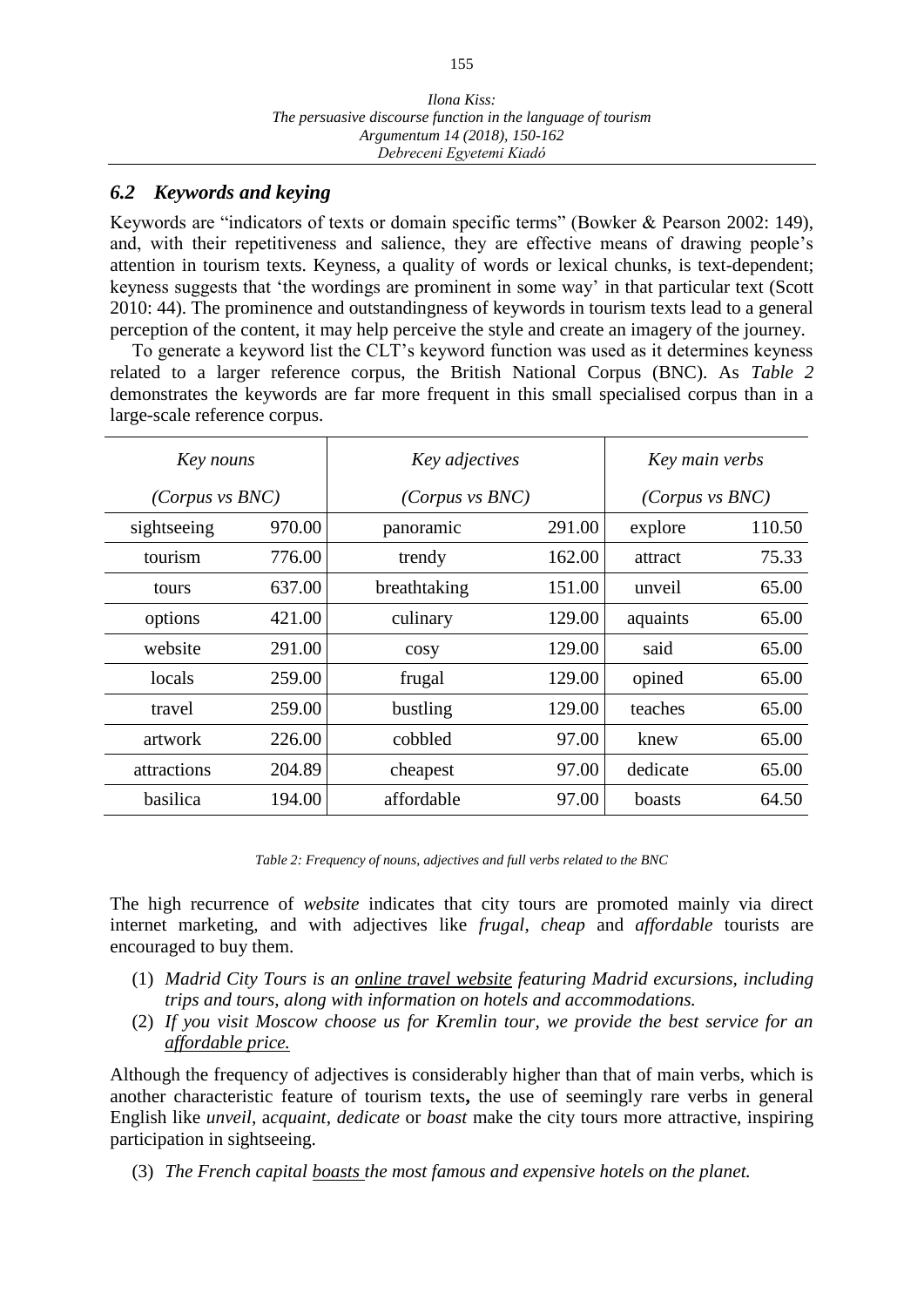(4) *View this cosmopolitan city from the comfort of an air-conditioned bus while a professional tour guide acquaints you with its most popular and historic sites.*

#### *6. 3 Attributes as means of persuasion*

#### *6.3.1 Descriptive and evaluative adjectives*

Since all the adjectives in the frequency list (Table 2) have positive connotation, the descriptive adjectives like *panoramic*, *breath-taking* and *bustling* help create a captivating and vivid imagery of cities, while *culinary*, *cosy*, or *cobbled*, evoke longing and nostalgic feelings of the atmosphere of old city centres.

- (5) *You will discover a fascinating city with Arab origins, spectacular architecture, bustling modern parts, and great nightlife.*
- (6) *Your guide can take you through the charming cobbled streets around San Jacinto Plaza to browse its thriving art market.*

As seen in the extracts, descriptive and evaluative adjectives trigger positive and lively images of the destinations and experiences in the minds of the prospective visitors. Cook (1994:11) argues that readers use schemata in discourse processing, that is, mental representations of typical instances and situations, in order to 'predict and make sense of the particular instance which the discourse describes'. The extensive use of descriptive and evaluative adjectives, especially superlatives, communicates a truly engaging image of the venues, enhancing their extraordinariness, and increasing the temptation to visit them. The descriptive and evaluative attributes in the following examples convey the message that the attractions are must-see and the experiences are not-to-be-missed.

- (7) *The diverse architectural styles and lavish landscaping provide a truly breath-taking sight.*
- (8) *We take you on an unforgettable bilingual narrated sightseeing cruise to the scenic bay.*
- (9) *A bonafide culinary destination with sophisticated restaurant option for every taste, the city's every gourmand's heaven.*

In the last extract the professional client-oriented attitude, the indulging culinary experience, and the impeccable service are strengthened with an implicitly convincing attribute, *bonafide*.

#### *6.3.2 Intensifying adjectives*

Some of the intensifying adjectives of the articles have a general heightening effect on the nouns that they pre-modify like *true* (9), *great* (56) or *real* (6), and some of them function as amplifiers denoting a high degree as they are inherently superlative, such as *perfect* (24), *unique* (26), or *superb* (10). *Table 3* shows the most frequent intensifying adjectives.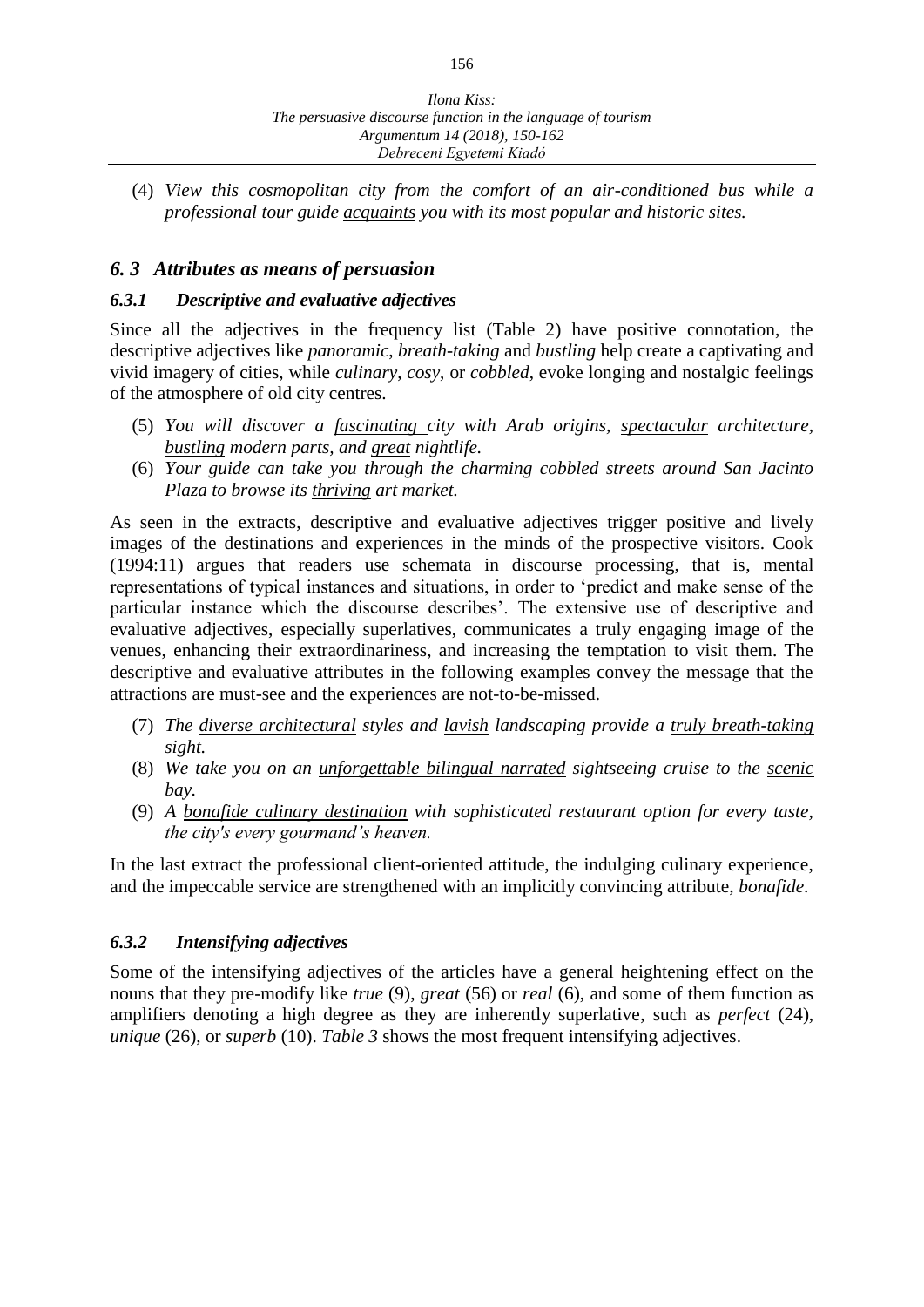| Rank | Intensifying<br>adjective | Frequency         |
|------|---------------------------|-------------------|
|      | great                     | 56                |
| 2    | unique                    | 26                |
| 3    | perfect                   | 24                |
|      | superb                    | 10                |
| 5    | true                      | 9                 |
| 6    | real                      | 6                 |
|      | absolute                  | $\overline{2}$    |
|      |                           | <i>Total: 133</i> |

*Ilona Kiss: The persuasive discourse function in the language of tourism Argumentum 14 (2018), 150-162 Debreceni Egyetemi Kiadó*

*Table 3: Frequency of intensifying adjectives*

The most frequent intensifying attribute, *great*, accentuates the excellence of venues, culinary experiences, and facilities, while the second most favoured adjective, *unique* refers to locations, cultures and attractions. Additional frequently used adjectives such as *perfect* that occurs mainly as an attribute of tours and destinations, and *superb* that emphasises the fineness of cuisines and vistas, foreshadow the extraordinariness of the travel experience.

#### *6.3.3 Sequences of adjectives*

In strings of adjectives the multiplicity of attributes reinforces the positive impression of the described tourism product, however, the use of threadbare words make these descriptions sound like clichés. As compensation, the use of some buzzwords in the sequences makes the attractions more appealing.

- (10) *Just wonderful… really beautiful, peaceful and cultural city.*
- (11) *Mexico City is really amazing, diverse, beautiful, mind-blowing and thoughtprovoking.*

As the latter excerpt demonstrates, exaggeration is accepted when these sequences help visualise the attraction and arouse the desire to take part in a once-in-a-life-time experience.

#### *6.3.4 Superlatives*

Whereas deficiency is concealed in tourism texts, 'salience', a concept introduced by Kress and van Leeuwen (1996: 183), helps to highlight the positive aspects of a tourism product, this way increase the degree of persuasion. Besides the high recurrence of keywords with positive connotation, salience is best achieved with the use of superlative attributes, as these forms express the highest value of the described entities distinguishing it from others, and emphasising their uniqueness.

Examining the occurrence of superlative forms, the total number of superlatives found with wildcard is 187; the '*the most* \*' form is the most frequent with 88 instances, the irregular '*the best'* has *55* occurrences, and there are *44* '*the \*est*' forms. The superlative adjectives reflect the alluring and superb nature of tourism language; they give additional emphasis to the uniqueness of the described destinations or services.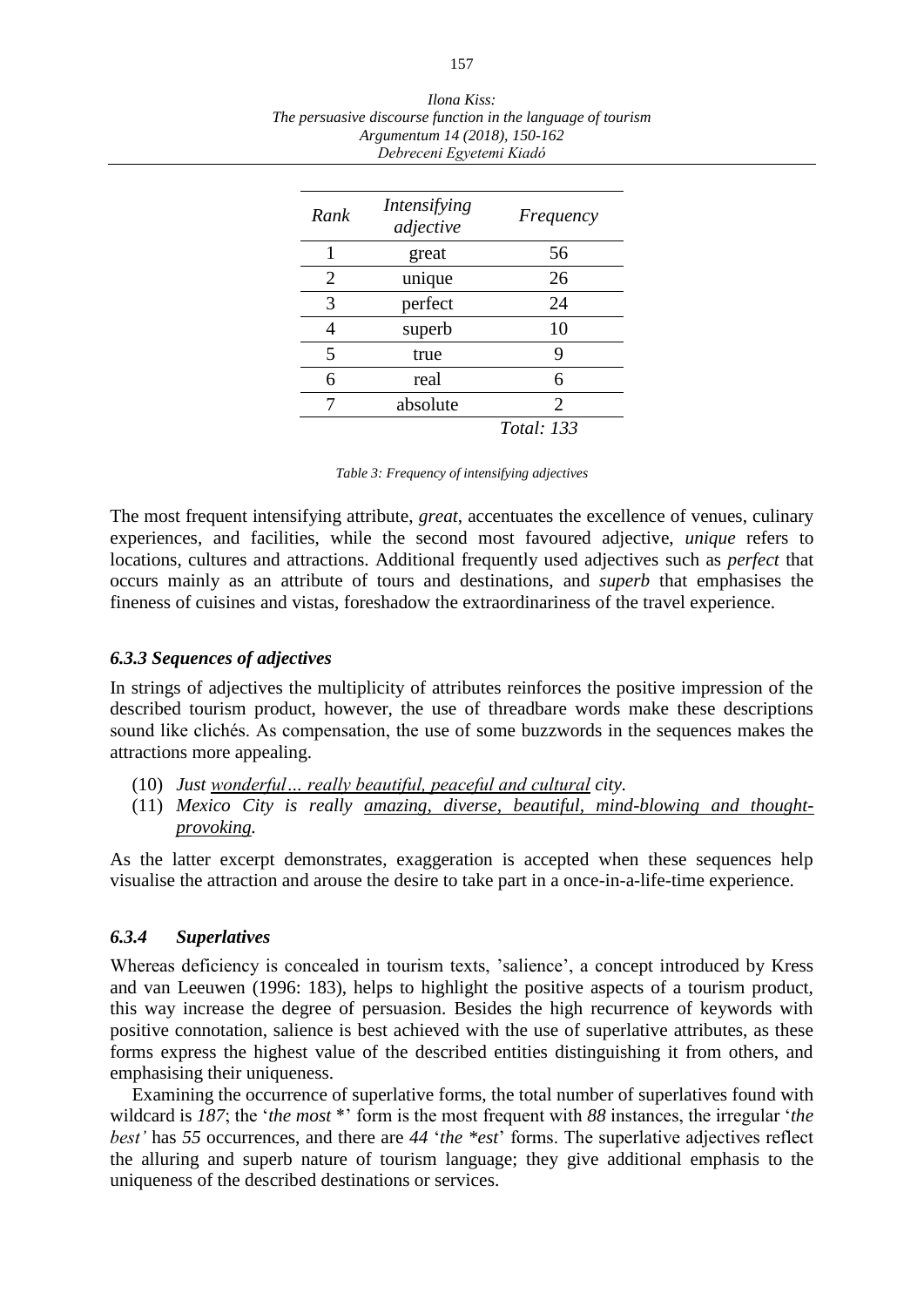## *6.4 Comparisons*

Comparison as a persuasive communicative technique is employed in tourism language either to emphasize the excellence of the destination or service related to others, or to highlight their exceptional qualities in order to diminish the effects of strangeness in tourists. Similes and metaphors, as the most effective devices for comparison, depict the tourism product with exaggeration, and, in doing so they change people's attitudes. As illustrated in the following examples, similes help tourists become familiar with the destinations as they are likened to something well-known and pleasant.

- (12) *This place has a warm and intimate atmosphere like something out of the Arabian Nights.*
- (13) *Adorned with huge skyscrapers and pristine beaches, Dubai attracts tourism like honey a group of bumblebees*.

'Magic' is a key metaphor of tourism, implying that a touristic experience is too mystical to be real or true; however, it sparks the imagination of tourists and arouses the desire to visit that 'dreamland'.

- (14) *Come and explore some of the most magnificent piazzas, ancient buildings, impressive fountains and incredible views that unveil the magic and the splendour of the eternal city!*
- (15) *It's like living in dreamland! The interior is out of this world beautiful and so are the outdoors with all the trees and gardens! Magical!*

Besides creating an emotional link to the addressed tourist, a metaphor with an exclamation mark elicits an immediate urge not to miss these enchanting sceneries.

## *6.5 Intensifiers*

Intensifiers, as emphatic devices strengthen the meaning of the words that they modify, as well as give them an additional emotional context that enhances their attractiveness. The most frequent intensifier in the articles is *very* with 40 cluster types that highlight the advantages of city breaks and city tours. Further frequent intensifiers are *really* with seven occurrences, and *quite* with six instances.

### *6.6 Epistemic adverbial 'certainly'*

The use of the epistemic adverbial 'certainly' indicates that a statement is accepted as valid and evident. Kress and van Leeuwen (1996:160) accentuated that 'the truth value or credibility of linguistically realized statements about the world' is an important aspect of the representation of reality. The adverbial 'certainly' expresses different meanings and fulfils different discourse functions in tourism texts, yet it is generally used to emphasize that something is true without doubt, or it is extremely likely to happen. Three main persuasive functions of 'certainly' could be identified in travel articles; expression of opinion, attitude, and emotion.

- Expression of opinion
- (16) *It is probably the most important building in Barcelona and certainly the most visited.*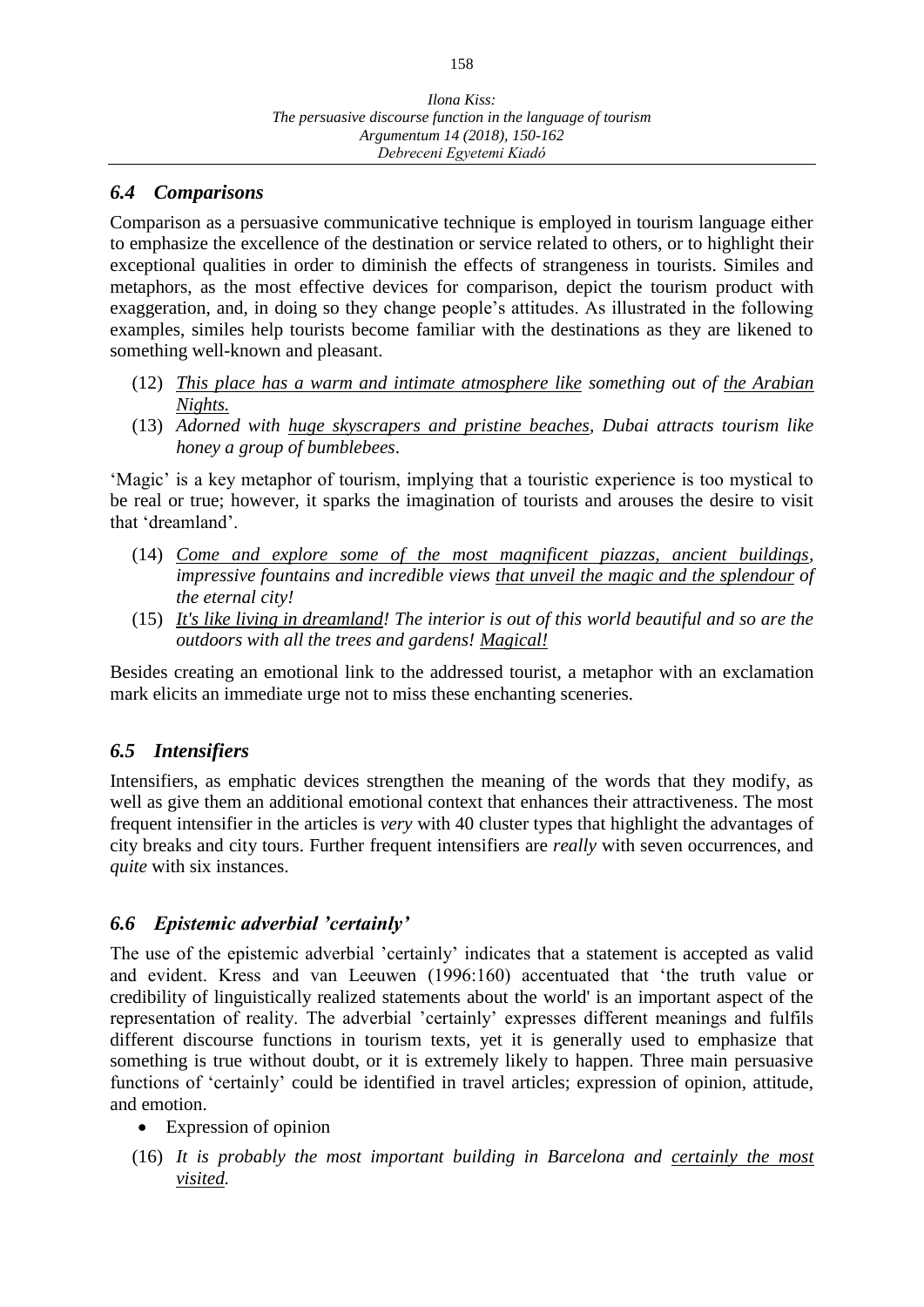- Expression of attitude
- (17) *The metropolis can never be disappointing as all those taking flights to Rio de Janeiro can certainly expect a lot to explore, be it the frolicking carnivals, the beautiful landscape or the beach culture.*
- Expression of emotions
- (18) *London is certainly one of the most charming cities that one can visit during their most valuable vacation.*

The discourse functions of 'certainly' illustrated in the examples help to testify that the information is fact-based and these venues are worth visiting.

### *6.7 Person pronouns*

#### *6.7.1 First person pronouns*

The accounts of tours and journeys as personal experiences give the impression of authenticity as the use of the personal pronouns 'I' and 'we' increases their truthfulness. In Jorgensen's (2004: 73) view the subjective representation of a destination is likely to result in increased number of visitors.

- (20) *I spent about 4 hours inside this wonderful museum, amazed by the works of art and antiquities.*
- (21) *I recommend it to everyone who wants to relax, eat delicious foods and visit a classical city with unique monuments*.
- (22) *We enjoyed almost everything. The scenery was amazing and the guides were professional.*

Comparing the keyness of subject pronouns, pronoun 'I' is ranked ninth in the keyword list preceeded only by third person 'it', and followed by pronoun 'we' that stands in rank ten based on its keyness. The high recurrence of first person pronouns, the subjective reinforcement of the travelogues and descriptions enhances the validity of the content.

#### *6.7.2 Pronouns 'you' and 'we'*

The discourse strategy of ego-targeting is often applied in tourism texts to persuade tourists by emphasizing their uniqueness (Nigro, 2006: 188). Addressing them with '*you*' and distancing '*us*' from others will give them the feeling that they are special and unique as the focus of attention is directed towards them.

- (23) *Truly speaking, Taj Mahal is amazingly beautiful and once you see this marvellous monument also referred to as the epitome of love, you are sure to get spell bound.*
- (24) *As we have always shared a very trusted rapport with our tour providers, we have managed to offer some of the best deals on hotels that can be booked via this new feature and help the travellers with finding convenient and comfortable accommodation.*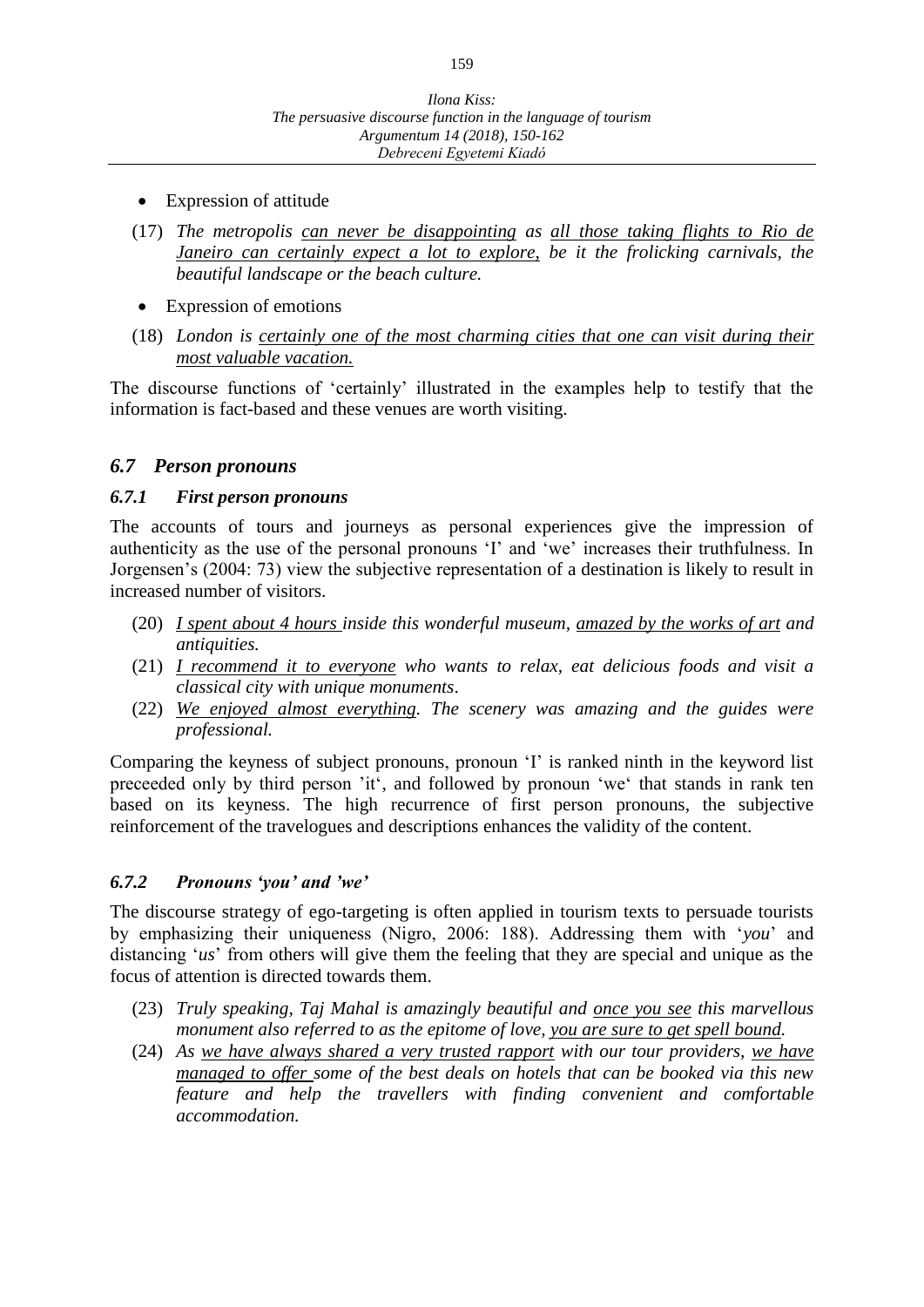In the above listed instances personal accounts, recommendations, and the strategy of egotargeting are applied as persuading promotional marketing tools, to amplify the reliability and trustworthiness of the information.

#### **7 Conclusion**

This corpus-based analysis of the application of persuasive discursive techniques in travel articles shed light on some specific features of tourism discourse, and presented some ways how lexico-grammatical choices as inherent persuasive devices affect customers' perception and attitude. Style, lexis, syntactic structures, and persuasive discourse techniques such as self-presentation of travel experiences, or individualisation with ego-targeting were detected as powerful means of persuasion. These discursive devices trigger attractive imageries in prospective tourists' minds and urge them to experience the excitement that they foreshadow. Lexical choices, such as the use of keywords and keying, loads of attributes, comparisons, and metaphors, tend to exaggerate in order to increase their persuasive power, and highlight the positive aspects of touristic experiences. The use of certain syntactic patterns in the descriptions of tourism products, such as the abundant usage of attribute-noun phrases or intensifying adverbial-adjectival clusters, despite the exaggerated and hyperbolic images, conveys the message that the vivid depictions are authentic representations of reality.

#### **References**

- Anthony, L. (2011): *AntConc3.2.4w* Freeware online computer program. http://www.antlab.sci.waseda.ac.jp/software.html
- Alcantar, C.D. (2007): Construction of a special corpus to extract the most frequent words in a particular field. *Essex Graduate Papers in Language and Linguistics* 9, 1-17.
- Alcantar, C.D. & Scholfield, P. (2010): Reading comprehension and specialized vocabulary: Does tourism vocabulary predict reading comprehension better than general vocabulary? *Language at the University of Essex (LangUE) 2009 Proceedings*, 1-13.
- *Articlecity*. http://www.articlecity.com/articles/travel\_and\_leisure
- Scott, M. (2010): Problems in investigating keyness, or clearing the undergrowth and marking out trails… In: Bondi, M. & Scott, M. (eds.): *Keyness in texts*. Amsterdam ; Philadelphia: John Benjamins Publishing, 43-58.
- Bowker, L. & Pearson, J. (2002): *Working with specialized language: a practical guide to using corpora.* London: Routledge.
- Calvi, M.V. (2005): *Il linguaggio spagnolo del turismo*. Viareggio: Baroni.
- Capelli, G. (2006): *Sun, sea, sex and the unspoilt countryside: How the English language makes tourists out of readers.* Pari: Pari Publishing.
- Castello, E. (2002): *Tourist-information texts: a corpus-based study of four related genres*. Padova: Unipress.
- *Compleat Lexical Tutor*. https://www.lextutor.ca/vp/
- Cook, G. (1994): *Discourse and literature: The interplay of form and mind.* Oxford: Oxford University Press.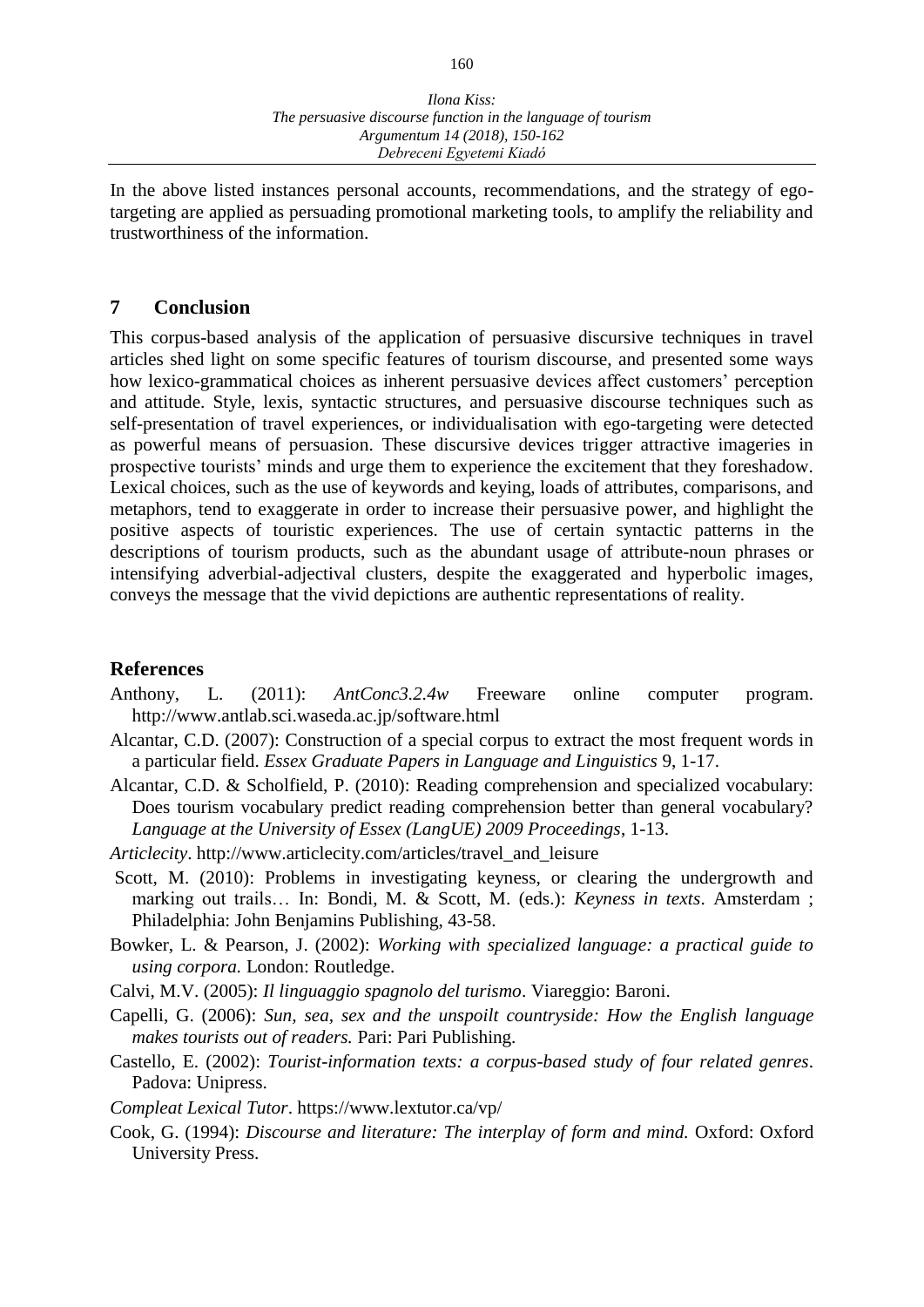- Castello, E. (2013): Exploring existential and locative constructions in a learner and in an expert corpus of promotional tourist texts. In: Desoutter, S., Heller, D. & Sala, M. (eds.): *Corpora is specialized communication*. Bergamo: CELSB, 385-410.
- Chujo, K., Utijama, M. & Oghigian, K. (2006): Selecting level-specific specialized vocabulary using statistical measures. *System* 34.2, 255-269.
- Dann, G.M.S. (1996): *The language of tourism: a sociolinguistic perspective*. Wallingford: CAB International.
- Francesconi, S. (2012): *Generic integration and innovation in tourism texts in English*. Trento: Tangram Edizioni Scientifiche.
- Francesconi, S. (2014): *Reading tourism texts: A multimodal analysis*. Bristol: Channel View Publications.
- Gandin, S. (2014): Investigating loan words and expressions in tourism discourse: a corpusdriven analysis of the BBC-travel corpus. *European Scientific Journal* 10(2), 1-17.
- Gotti, M. (2003): *Specialized discourse: linguistic features and changing conventions*. Bern: Peter Lang.
- Gotti, M. (2006): The language of tourism as specialized discourse". In: Palusci, O. & Francesconi, S. (eds.): *Translating tourism: Linguistic/cultural representations*. Trento: Editrice Università degli Studi di Trento, 15-34.
- Halliday, M.A.K. (1991): Corpus studies and probabilistic grammar. In: Aijmer & Altenberg (eds.): *English Corpus Linguistics: Studies in honour of Jan Svartvik*. London: Longman, 30-43.
- Hanus, F. & Fürsich, E. (2014): On the relevance of travel journalism: an introduction. In: Hanus, F. & Fürsich, E. (eds.): *Travel journalism: exploring production, impact and culture*. London: Palgrave McMillan, 1-18.
- Hassan, H., Habil, H. & Nasir, Z.M. (2008): Persuasive strategies of tourism discourse. In: Habil, H. & Hassan, H. (eds.): *New perspectives in language and communication research*. Univision Press: Malaysia, 1-20.
- Jaworski, A. & Thurlow, C. (2010): Language and the globalizing habitus of tourism: Towards a sociolinguistics of fleeting relationships. In: Coupland, N. (ed.): *Handbook of language and globalisation*. Oxford: Wiley-Blackwell, 255-286.
- Jaworski, A., Thurlow, C. & Heller, M. (2014): Sociolinguistics and tourism. *Special issue of the Journal of Sociolinguistics* 18(4).
- Jorgensen, L.G. (2004): *An analysis of a destination's image and the language of tourism*. Unpublished thesis.
- Kang, N. & Yu, Q. (2011): Corpus-based stylistic analysis of tourism English. *Journal of Language Teaching and Research* Vol. 2, No. 1, 129-136.
- Kress, G., & Van Leeuwen, T. (1996): *Reading images: The grammar of visual design*. London: Routledge.
- Ling Ip, J.Y. (2008): Analysing tourism discourse: a case study of Hong Kong travel brochure. *LCOM Papers*, 1-19.
- Luo, J. & Huang, T. (2015): Genre-based analysis of American tourism brochure. *Open Journal of Sciences* 3, 200-208.
- Maci, S. (2010): *The language of tourism*. Bergamo: CELSB.